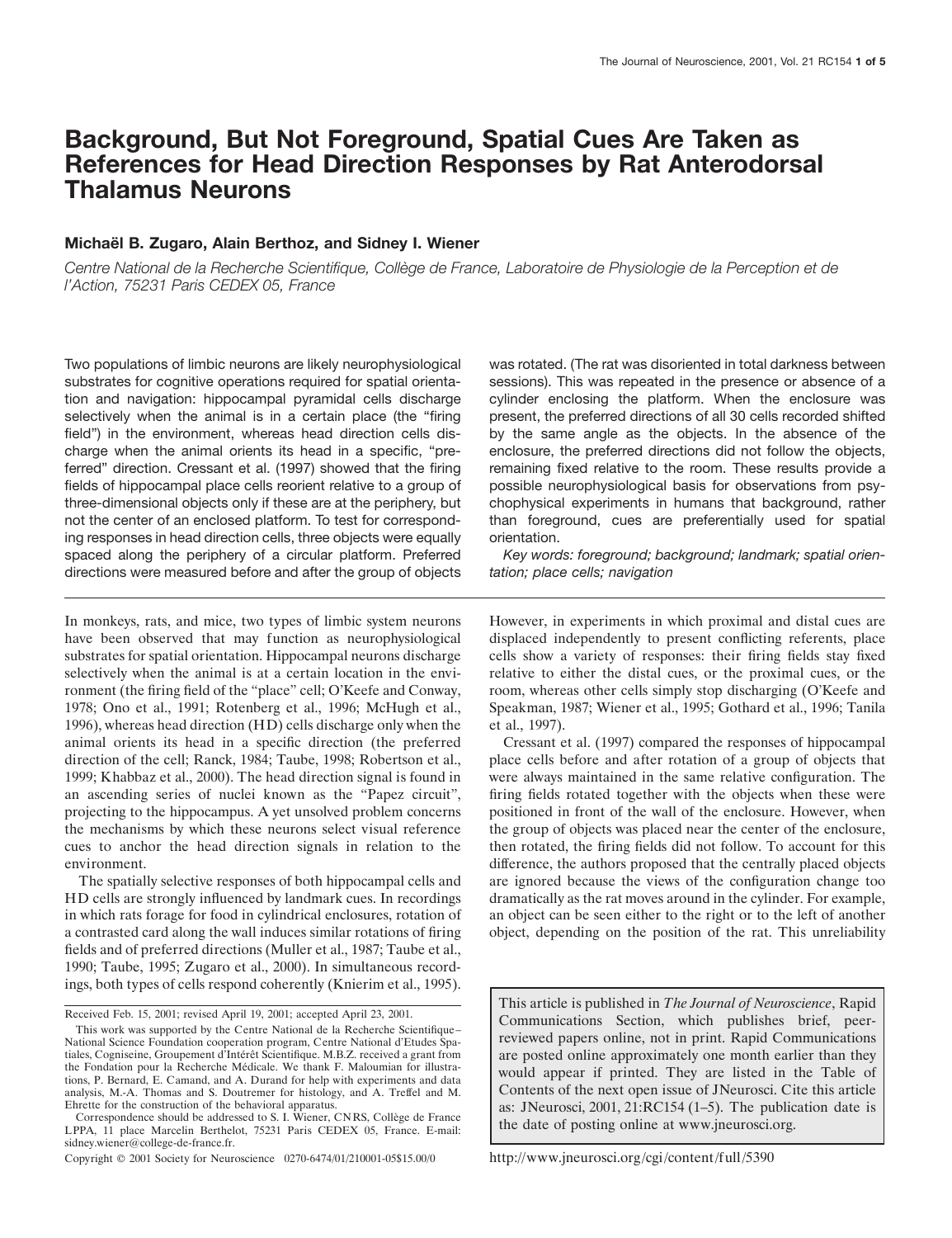would render the cue configuration too complex to serve as a landmark.

To further characterize the respective roles of foreground and background visual cues for spatial orientation, here we examined head direction cell responses to rotations of a configuration of objects. However, instead of changing the eccentricity of the objects on the platform, we changed their relative depth with respect to the background, by testing the responses of the HD cells in the presence and absence of a cylindrical enclosure.

#### **MATERIALS AND METHODS**

The recording and analysis protocols are described in detail in Zugaro et al. (2000) and are summarized briefly here.

*Electrode implantation.* Three male Long-Evans rats (200–250 gm; CERJ, Le Genest-St-Isle, France) were tranquilized with xylazine, then deeply anesthetized with pentobarbital (40 mg/kg). The electrode bundles of eight formvar-coated nichrome wire electrodes (diameter,  $25 \mu m$ ; impedance,  $200-800 \text{ k}\Omega$ ) were implanted above the anterodorsal nucleus of the thalamus (anteroposterior,  $-1.6$  mm; mediolateral,  $\pm 1.2$  mm relative to bregma, 3.8 mm ventral to brain surface). Each bundle had been inserted in a 30 gauge stainless steel cannula and mounted on an advanceable connector assembly (Wiener, 1993). The descender assembly was permanently fixed with dental acrylic and tiny skull screws. Electrodes were gradually lowered until discriminable single-unit activity was detected. All protocols were in accord with institutional, national, and international standards and regulations.

*Data acquisition.* During the recording sessions, electrode signals passed through field effect transistors and were differentially amplified  $(10,000\times)$  and filtered (300 Hz to 5 kHz, notch at 50 Hz). The signal was then acquired on a DataWave Discovery system (Longmont, CO). Two small infrared light-emitting diodes (10 cm separation) mounted above the headstage were detected by a video camera. To determine the preferred direction of an HD cell, head angles were computed from smoothed corrected position samples, and directional response curves were fit with a pseudo-Gaussian function according to the method of Zugaro et al. (2000).

*Experimental setup.* The  $3 \times 3 \times 3$  m square recording chamber was surrounded by black curtains (3 m high) suspended from the ceiling along the four walls. The folds of the curtains were rather irregular (15–30 cm wide). The ceiling was also covered by a black curtain. Illumination was provided by a 40 W overhead lamp on the ceiling that diffused light evenly within the cylinder. All electronic instruments and computers were situated outside of the curtains, and the entire experimental room was phonically isolated from the rest of the building (Fig. 1).

During the experiments the rats moved freely on an elevated platform (75 cm above the floor), measuring  $90 \times 90$  cm in earlier experiments and 76 cm diameter in later experiments. Each cell was recorded under two experimental conditions.

*Proximal background condition.* Here, a black cylindrical enclosure (60 cm high, 76 cm in diameter) was placed on the platform (Fig. 1*A*). This prevented the rat from viewing the curtains along the walls of the room. Three objects were placed in a triangular spatial configuration along the inner wall of the enclosure: a black cone (26 cm high, 22 cm in diameter), a cylinder covered with light brown paper (26 cm high, 10 cm in diameter), and a building brick (22  $\times$  11  $\times$  5 cm). The spatial configuration of the objects relative to one another never changed in the experiments, and each experiment started with the objects in the same configuration relative to the room.

*Distal background condition.* Here, the black cylindrical enclosure was absent, and the more distant surrounding curtains provided a background for the objects (Fig. 1*B*). The objects occupied the same placements as in the proximal background condition. The displacements of the rats were restricted to the platform area because this was elevated above the floor.

*Behavioral task.* The proximal background condition was always tested first. The experimental procedure was similar in both conditions. First, to determine the preferred direction of the cells, the rat was allowed to move freely within the arena for at least 5 min, foraging for small food pellets (5 mg chocolate sprinkles) thrown onto the platform at pseudorandom locations (Muller et al., 1987). The rat was then removed from the arena and secluded in a small opaque container. The objects were rotated by 120° clockwise or counterclockwise (Fig. 2*A,B*), and the floor paper was changed. To disorient the rat, all lights were turned off



*Figure 1.* The experimental setup. The elevated platform was surrounded by black curtains hanging along the four walls. A cone, a cylinder, and a building brick placed on the platform served as orienting cues. *A,* In the proximal background condition, a black cylindrical enclosure was placed on the platform, restricting view and movements of the rats. *B,* In the distal background condition, the enclosure was absent. Thus, the surrounding black curtains were a more distal backdrop for the threedimensional objects.

(including the instrument lamps), and an experimenter rotated the opaque container in an erratic manner while wandering around the room for 1 or 2 min. The rat was then replaced in the arena from a pseudorandomly selected orientation, the lights were turned back on, and a second 5 min recording session was started. This manipulation was performed for both the proximal and distal background conditions. In the distal background condition, when the enclosure was absent, an experimenter remained in the room with the rat, to throw food pellets onto the platform. As during the proximal background condition, the experimenter kept moving around the room to provide no stable reference information.

*Histology.* At the end of the experiments, the recording sites were marked by passing a small cathodal DC current (30  $\mu$ A, 10 sec) through one of the recording electrodes. The rat was then anesthetized with a lethal dose of pentobarbital. Intracardial perfusion with saline was followed by 10% formalin-saline. Histological sections were stained with cresyl violet. Recording sites were determined by detecting the small lesion and the track created by the cannula. In all cases, analyses of these data indicated that the recording sites were indeed in the anterodorsal nucleus of the thalamus.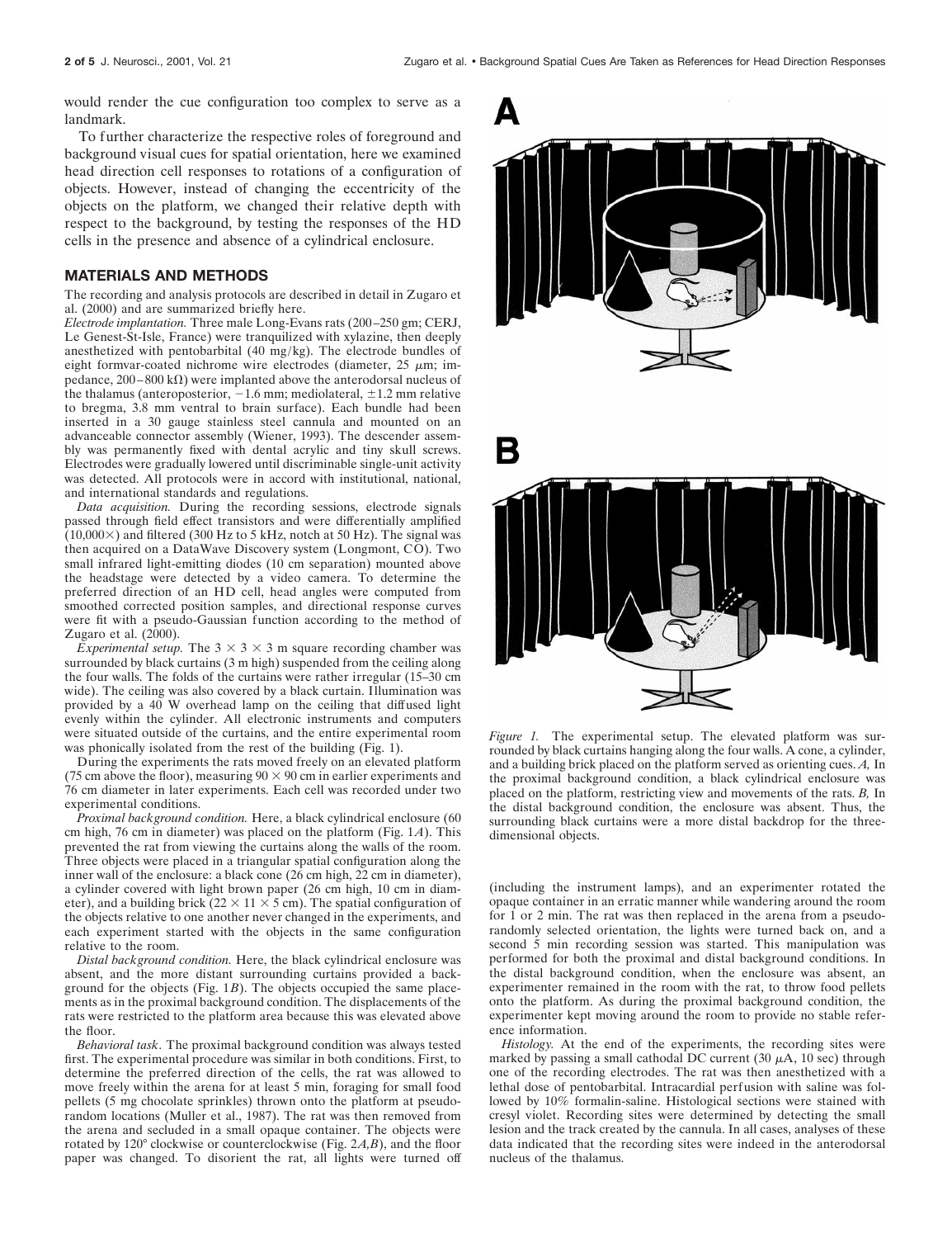

*Figure 2.* Directional response curves of a typical HD cell recorded while the objects were at their initial positions  $(A, C)$  and after they were rotated by 120° (*B, D*) while the rat was secluded in darkness. The directional response curves (*continuous curves*) are plotted along with their Gaussian-like fits (*dashed curves*). *A*, *B,* In the presence of the enclosure, the preferred direction of this neuron shifted by 112°. *C, D*, When the enclosure was absent, the preferred direction of the cell remained virtually unchanged after the objects were rotated by 120°.



*Figure 3.* Responses of the cells after rotation of the objects by 120°. *Dashed lines* indicate responses anchored to the objects (120°) or to the room (0°) (shifts in preferred directions are measured relative to the room). In the presence of the enclosure, the preferred directions followed the objects ( *filled squares*). When the enclosure was absent, the preferred directions remained fixed relative to the room (*open squares*). All object rotations were counterclockwise, except for rat 1–session 2 and rat 2–session 1. On the *x*-axis, repeated recordings from the same rat or session are indicated by *dashes*.

#### **RESULTS**

#### **Proximal background condition**

Figure 2 shows the typical response of an anterodorsal thalamic HD cell recorded before (*A*) and after (*B*) the objects were rotated 120° while the cylindrical enclosure was present, providing a proximal background. The preferred direction of this cell shifted (relative to the room) 109° from the first to the second trial, anchored to the 120° rotation of the objects. Similarly, in all 30 of the HD cells recorded in the three rats, the preferred directions shifted by the same angle as the objects (Fig. 3, *filled squares*). The average magnitude of the shift was  $115 \pm 10^{\circ}$  (SD; range, 99–134°).

## **Distal background condition**

Figure 2 shows the responses of the same HD cell recorded before  $(C)$  and after  $(D)$  the objects were rotated by 120 $\degree$  in the absence of the proximal background provided by the cylindrical enclosure. The preferred direction of this cell shifted by only  $-6^{\circ}$ between the two trials, despite the rotation of the objects. Similarly, negligible shifts in preferred directions were observed in the population of HD cells recorded in the three rats (Fig. 3, *open squares*). The average magnitude of the shifts was only  $6 \pm 7^{\circ}$  (SD; range, 0–28°).

One possible explanation for the lack of influence of the objects on the preferred directions in the distal background condition was that they may have no longer been salient. For example, the four curtains may have distracted the rats from attending to the objects. The curtains could have been salient because of contrasts in the folds. To test for evidence of this, the time that the rats spent near the objects after object rotations was compared between the proximal and distal background conditions. This was measured as the time spent in the vicinity ( $\leq 6$  cm) of the objects. On average,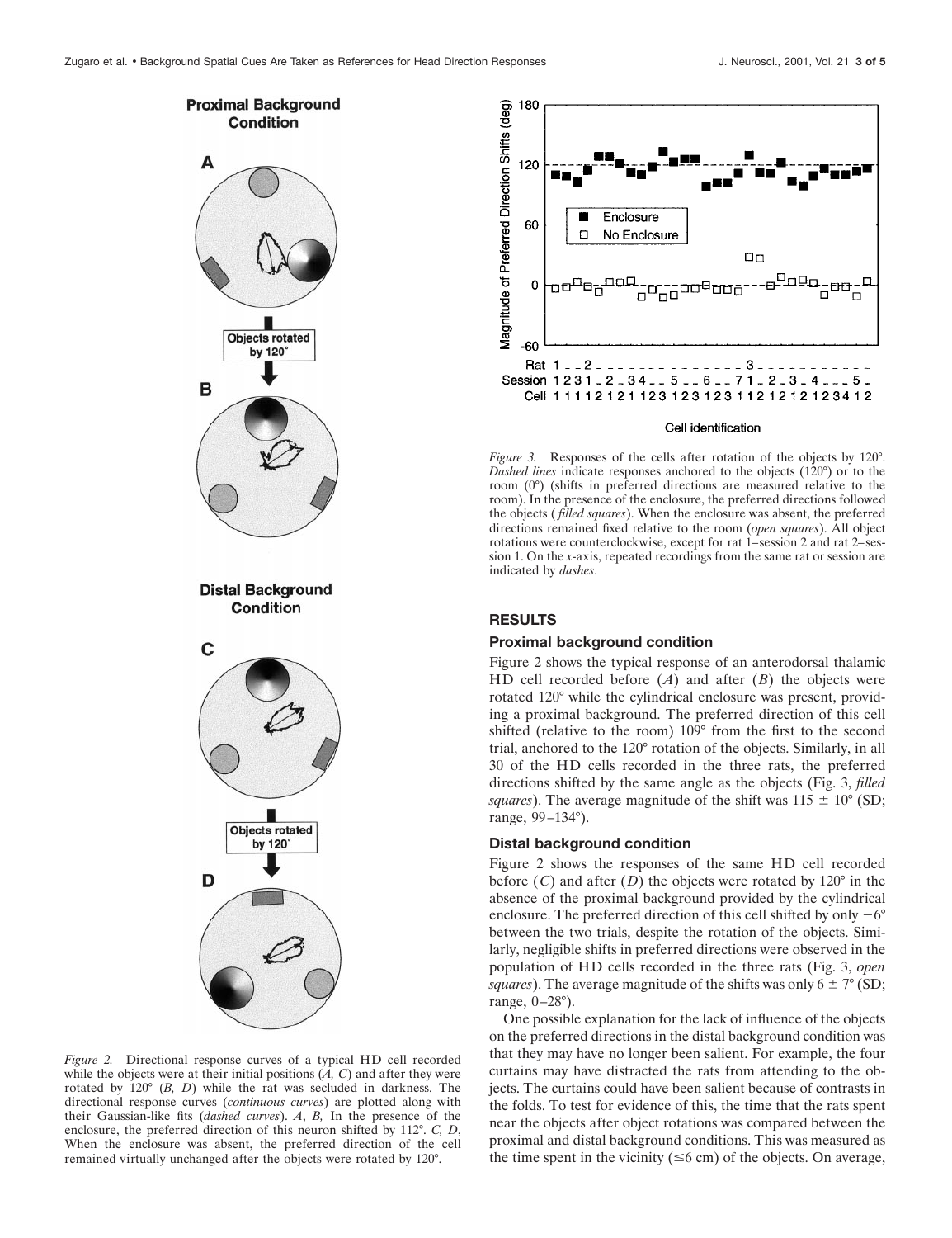the rats spent  $21 \pm 6\%$  (SD; range, 15–32%) of the time near the objects when the enclosure was present and  $20 \pm 4\%$  (range, 13–30%) when the enclosure was absent. There was no significant difference in the two conditions (Wilcoxon matched pairs test,  $N = 15$ ; NS) Thus, the objects maintained their saliency in the distal background condition.

Other response properties of the HD cells were unaffected by the removal of the enclosure: comparisons between the sessions preceding and after removal of the enclosure showed no significant difference in peak firing rates or angular response ranges (Wilcoxon matched pairs tests,  $N = 30$ ; NS)

## **DISCUSSION**

The preferred directions of the HD cells reoriented after rotations of a group of objects, but only when the objects were close to the visual background, the cylindrical enclosure. There are several possible explanations for the reduced efficacy of the objects when the cylindrical enclosure was absent and the distant curtains were then in the background: (1) as suggested by Cressant et al. (1997), the configuration of the objects was rejected as an unreliable reference because the rat could view them from different perspectives, (2) in the distal background condition, the curtains proved to be a larger and more salient reference landmark than the objects, (3) in the distal background condition, the geometric characteristics of the square room influenced the responses of the cells, and (4) in both conditions the most distal cues were used as reference landmarks for the head direction cells; these corresponded to the objects in the proximal background condition and to the curtains in the distal background condition. These will be discussed in the following sections.

## **Was the object configuration rejected as an unreliable reference in the distal background condition because it provided ambiguous orienting information?**

In our proximal background condition [and the experiment with the objects placed next to the wall of the enclosure of Cressant et al. (1997)], the rats explored the narrow space between the objects and the cylindrical enclosure. This could also have provided an ambiguous view of the spatial configuration of the objects but did not reduce the influence of the objects. Furthermore, in our experiments when the cylindrical enclosure was absent, the limits of the platform prevented the rats from having access to mirror image views of the relative positions of the objects, as was the case for the centrally placed objects of Cressant et al. (1997). Nonetheless the objects no longer influenced the preferred directions of the head direction cells. In addition, the preferred directions appeared to be established within seconds after the rat is placed on the platform (our unpublished observations; also see Zugaro et al., 2000), before it explored a substantial part of the arena. Finally, in the Cressant et al. (1997) study, the firing fields often rotated by arbitrary angles after the centrally placed objects were rotated. This indicates that the firing fields were not anchored to any particular cue in the environment. In contrast, here the preferred directions were always maintained fixed relative to the room after rotations of the objects in the distal background condition. Thus, it appears that the preferred directions not only were independent from the orientation of the group of objects but were controlled by other cues in the more distant background (possibly contrasts in the curtains).

## **Were the objects too small and insufficiently salient in the distal background condition?**

After the cylindrical enclosure was removed, the curtains provided a large and contrasted background. But the cylindrical enclosure, because of its height and proximity, subtended a larger visual angle than the curtains did in the distal background condition. The curtains, with their contrasted folds, were likely to have been salient. However, as shown above, the rats frequented the rotated objects equally in the presence and absence of the cylindrical enclosure. Thus, the objects were likely to have remained salient even when they were no longer effective in controlling the preferred directions.

#### **Did the geometry of the square room control the preferred directions in the distal background condition?**

Although rats can ignore landmark cues and instead navigate based on the geometry of the environment (Cheng, 1986; Margules and Gallistel, 1988), it is unlikely that the preferred directions of the HD cells were influenced by the geometry of the square room when the cylindrical enclosure was absent. First, the room geometry has been shown to influence orienting behavior in asymmetric (rectangular) environments. Here, there were no evident differences in the metrics of the four corners or the four walls. If the geometry of the square room was a controlling factor, one would predict that the preferred directions would have rotated by multiples of 90° because of its symmetry. However, in the distal background condition, the HD cells always retained the same preferred directions after the objects were rotated.

## **Were the most distal cues used as reference landmarks for anchoring preferred directions in both conditions?**

Another possible explanation for the difference in efficacy of the very same objects in the two experimental conditions is that their relative distance to the background changed. Relative depth in the visual field could be detected on the basis of several different stimulus attributes including occlusion (objects blocked by others are more distant), parallax (during active displacements more distant objects appear to move less), texture contrast, shadows, vergence, etc. This criterion would be functionally relevant because stimuli that are furthest in the background remain more stable as the animal moves around and thus would be more reliable as landmarks.

Brain systems for detecting optic field flow could provide this sensitivity to the head direction system because, for example, the optokinetic system is more sensitive to optic flow at low, rather than high velocities (Hess et al., 1985). An anatomical pathway that could convey optokinetic information to head direction cells passes via the vestibular nuclei to the dorsal lateral tegmental nucleus of Güddens, then the lateral mammillary nuclei before arriving at the anterodorsal thalamic nucleus. As the rat makes displacements, the more distant objects provide the slowest optic field flow velocities. This would help the head direction system select those parts of the visual field providing the most stable reference points and also help update preferred directions after self-movements.

The hypothesis that the objects no longer controlled the preferred directions of the HD cells because they no longer were background cues is coherent with the conclusions of a psychophysical study comparing the relative importance of visual cues in the foreground versus the background in controlling vection (the visu